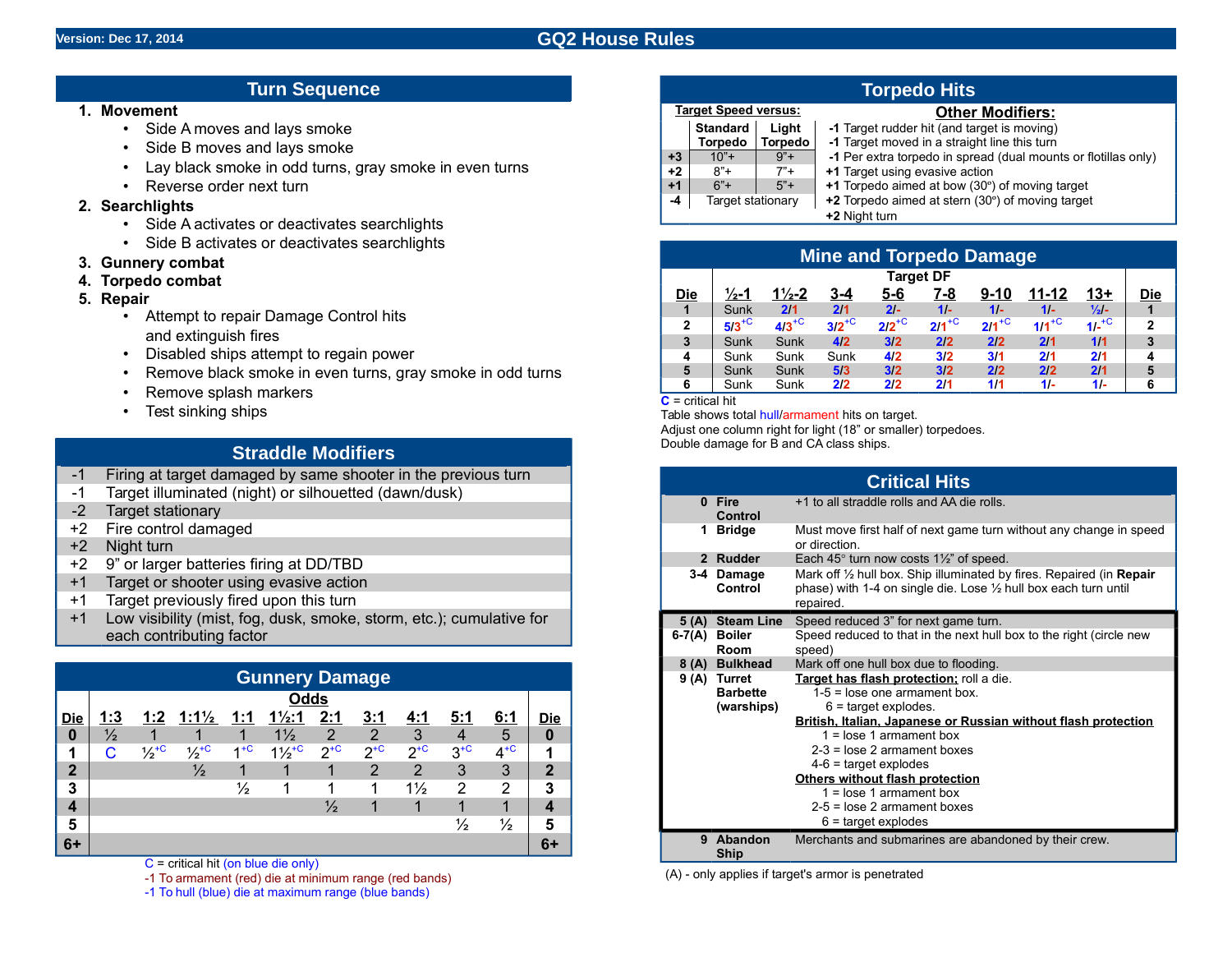# **Ship Movement**

# **Changing Speeds**

DDs and TBDs may change speeds by 3" per turn. Other ships may change speeds by 2" per turn.

## **Formations**

Ships of a division must be in Line Astern, Line Abreast or Quarter Line formation at all times.

A division may only change formation once per turn.

Changing to any formation except Line Astern requires every ship in the formation to make a Wander Check.

German capital ships in Line Astern during daylight may make a special formation change called the *Gefechtskehrtwendung*, (lit. "battle turn about") to reverse the course of the formation in a single turn. Starting with the rear ship in the line, execute a 180° turn with each ship (using the turn gage). No ship in the line may make any other changes of course in the turn it makes this maneuver.

## **Exhausted Stokers**

Ships which steam at flank speed (leftmost hull box) for more than 20 tactical turns suffer stoker fatigue and must then reduce speed to that listed in the middle hull box for 10 Game Turns to rest their stokers.

## **Getting Under Way**

Steamships at anchor are in one of 2 states:

- **Standby** The duty boiler has steam and other boilers are on standby. The ship cannot move for 2-6 turns (2d3).
- **Shut Down** All boiler fires are out. The ship may not move for 1d6+10 turns.

On the first turn of movement, speed is limited to the rightmost hullbox; maximum speed switches one hull box left each turn thereafter.

Ships at anchor are automatically in Standby unless under repair, missing all engines (from damage), fitting out, refitting, etc.

## **Wander Checks**

A Wander Check is made after all movement is completed, by rolling a red d6, a blue d6, and a d10 (count 0 as 0):

If the d10 is less than the number of inches the ship moved, move the ship aft ½".

If the red d6 is less than the number of points the ship turned,

move the ship 1/2" starboard (right). If the blue d6 is less than the number of points the ship turned, move the ship ½" to port (left).

This randomized movement is in addition to (or in spite of) the ship's movement allowance.

Any move or randomized movement check that results in ships contacting each other causes an immediate collision check, at the time the contact happens.

# **Smoke**

*Ignore the GQ2 rules section about smoke.*

Any shot which crosses any part of an intervening ship's base suffers a +1 straddle modifier for each such ship base it crosses due to coal smoke (unless the intervening ship is anchored with unlit boilers).

# **Gunnery Combat**

## **Measuring Range**

Measure gunnery ranges with the rangefinder sticks. The red end always goes against the shooter.

### **Dice**

When shooting, roll a white d10 as the straddle die, a red d10 as the armaments die, and a blue d10 as the hull die. Count the 0 on the colored dice as 10, not 0.

# **Rapid Fire**

When shooting rapid fire, do not multiply the AF time 1.5. Instead, roll a white d10 as the straddle die, a red d6 as the armament die, and a blue d6 as the hull die.

## **HE Ammunition**

Batteries may be equipped with HE ammo (for bombardments, etc.). Fill in as many ammo boxes as desired (up to the entire 18) with red dry-erase marker to indicate HE loads.

HE ammo has armor penetration 3 levels worse than normal, but attacks one column to the right on the odds table.

## **Firing Over Vessels**

*Ignore the GQ2 12" rule and use this one:*

To fire over an intervening vessel, the target must be beyond the red zone on the rangefinder stick, and there must be at least two full rangefinder bands between the intervening vessel and the target.

## **Small Guns**

For guns smaller than 3" caliber, use the 3"-4" rangefinder, but treat armor penetration as one step worse.

# **Torpedo Combat**

Ignore GQ2 torpedo rules 5-7 and use this procedure instead:

- 1. In the Torpedo Phase, use the appropriate stick (Std or
- Light) to measure the distance from shooter to target. 2. Roll a d10.
- 3. Modify the d10 score with the modifiers shown in the Torpedo Hits table of my QRC.
- 4. If the modified d10 score is equal to or less than the number shown by the appropriate range band on the stick, it's a hit.
- 5. Roll damage for each hit on the Mine and Torpedo Damage table (on the QRC or in the rules; it's the same table).

DDs and TBDs can fire torpedoes through the entire broadside arc, but not within 30° of bow or stern. TBs can only fire torpedoes within 30° of the bow. Other ships may fire torpedoes to front, side, or stern on the narrow 30° (wing turret) arc to represent the fixed torpedo tubes which were the norm in ships larger than destroyers.

DDs, TBDs, and TBs may launch any number of torpedoes at once. Other ships may only launch one torpedo per turn.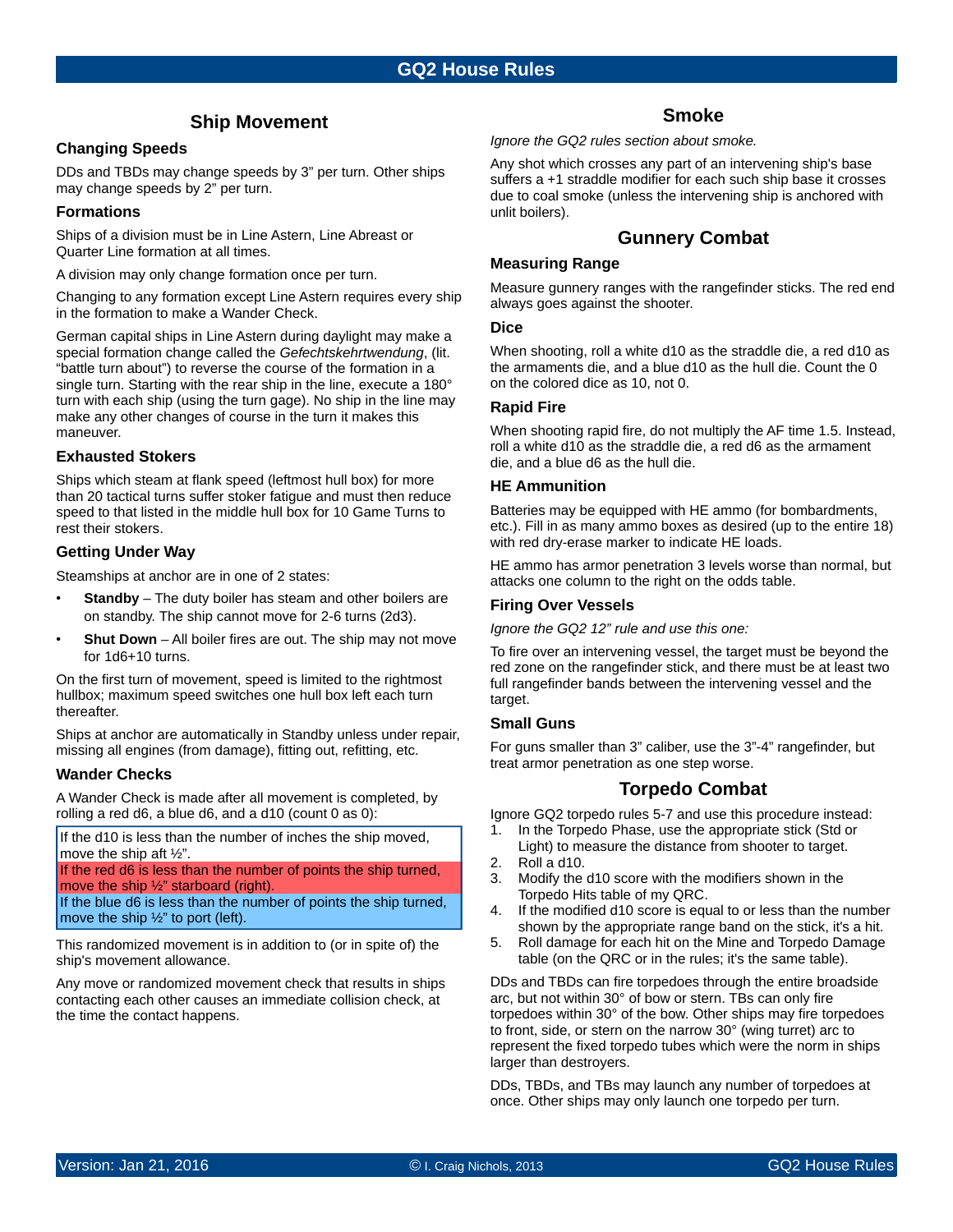# **Ship Damage**

# **Sinking**

When a ship starts sinking, place a "sinking" marker labeled with a 1 next to it. If the ship exploded (Critical Hit 9) roll 1d6 to determine the number on the sinking marker.

Each Repair phase, roll 1d6. If the result is less than the number shown, the ship sinks beneath the waves and is removed from the table. If the roll is equal to or higher than the number shown, increment the sinking marker up by 1 and leave the ship in play.

Sinking ships are an obstruction to movement and shooting for as long as they remain afloat.

# **Night Actions**

Ignore the GQ2 rules about night actions and substitute these.

### **Nighttime Movement**

Ships moving at night in any formation except a close Line Astern must make a Wander Check every time they move.

Only the lead ship of any formation moving in Line Astern must make a Wander Check. All other ships within 1" of the stern of another ship in line follow automatically in the lead ship's wake.

#### **Nighttime Targeting.**

Each time a ship attempts to target an unilluminated vessel with guns, torpedoes or searchlights, make a *targeting roll.* Roll 2d6, one red, one blue:

- If one die is at least double the other, adjust the target one ship left (blue higher) or right (red higher) up to 60° and illuminate/shoot that ship.
- If one die is triple or more the score of the other, adjust the target two ships to the left (blue higher) or right (red higher) up to 60° and illuminate/shoot that ship.

The actual ship targeted can be friendly or enemy, it makes no difference. If there is no ship within 60° of the intended target in the direction indicated, then use the intended target. However, a ship with even a tiny part of its base within the 60° arc counts as being within the 60° arc.

#### **Searchlights**

Maximum searchlight range is 9". To illuminate another ship, a player must first declare the illuminator and intended target, and then make a targeting roll (above) to see which ship actually gets illuminated.

A ship using searchlights is itself illuminated.

Ships of the British, French and Austro-Hungarian navies may only illuminate one other ship. Ships of other navies may illuminate one ship on each side.

#### **Unilluminated Targets**

When firing at unilluminated targets, the shooting ship must make a targeting roll (above) for each battery and torpedo which is fired. Torpedoes and guns which target a ship outside their allowed firing arc may not fire. Regardless of what the targeting roll determines, the target indicated must be fired upon, even if it is a friendly ship.

### **Illuminated Targets**

These conditions apply to shooting at illuminated targets at night. For purposes of these rules, a "formation" is whatever formation is intended for the division - Line Astern, Line Abreast, Bow-and-Quarter Line.

No ship may shoot at an illuminated ship which is within 1" of being in position in the same formation.

Illuminated friendly ships, even of the same division, *must* be fired upon if they are 1" or more out of position from their division formation.